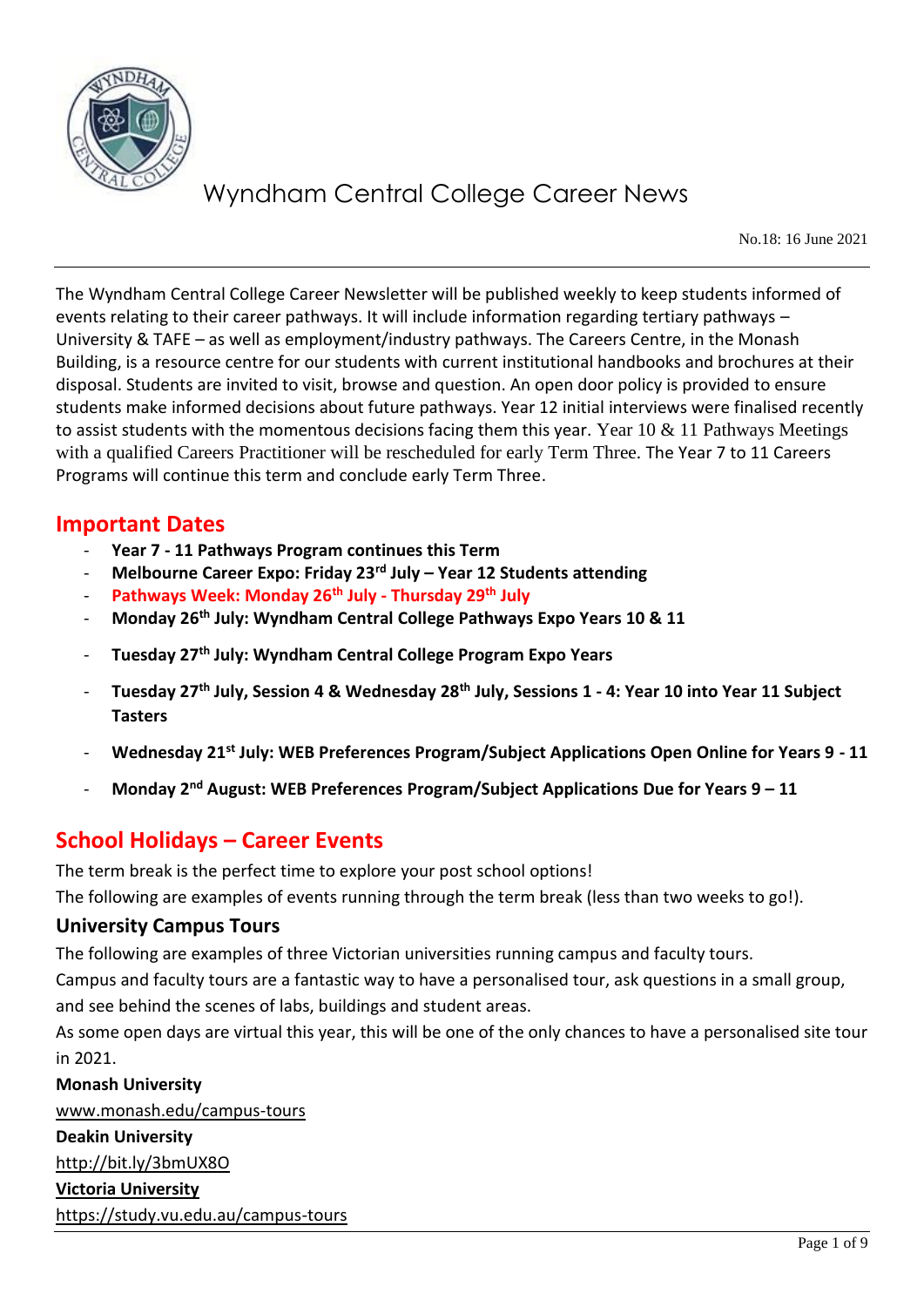

No.18: 16 June 2021

#### **University Experience Days**

The following are examples of three Victorian universities running experience days. These events give you the chance to experience life as a university student, participate in course focussed workshops based and speak to course advisers.

**Australian Catholic University Experience ACU Melbourne campus**: Tuesday 29 June Ballarat campus: Tuesday 28 September <https://bit.ly/34cGZlD> **The University of Melbourne A Day at Melbourne** Thursday 8 July Morning session - <https://bit.ly/3wOgJdm> Afternoon session - <https://bit.ly/3vJb4oM> **Torrens University School Holiday Workshops 2 – 8 July** Health, Design & Technology, Business

Melbourne campus

<https://bit.ly/2S49z6e>

#### **SAE Creative Media Institute Create for a Day Workshops**

Saturday 3 July

Film, Animation, Audio & Music, Design, Games, Songwriting, Music Production

Melbourne campus

<https://bit.ly/3vusvsk>

#### **Interest Programs**

Interest programs are for students who would like to learn about specific career areas.

The Santos Science Experience 3-day STEM program for Year 9 and 10 students RMIT and Swinburne Universities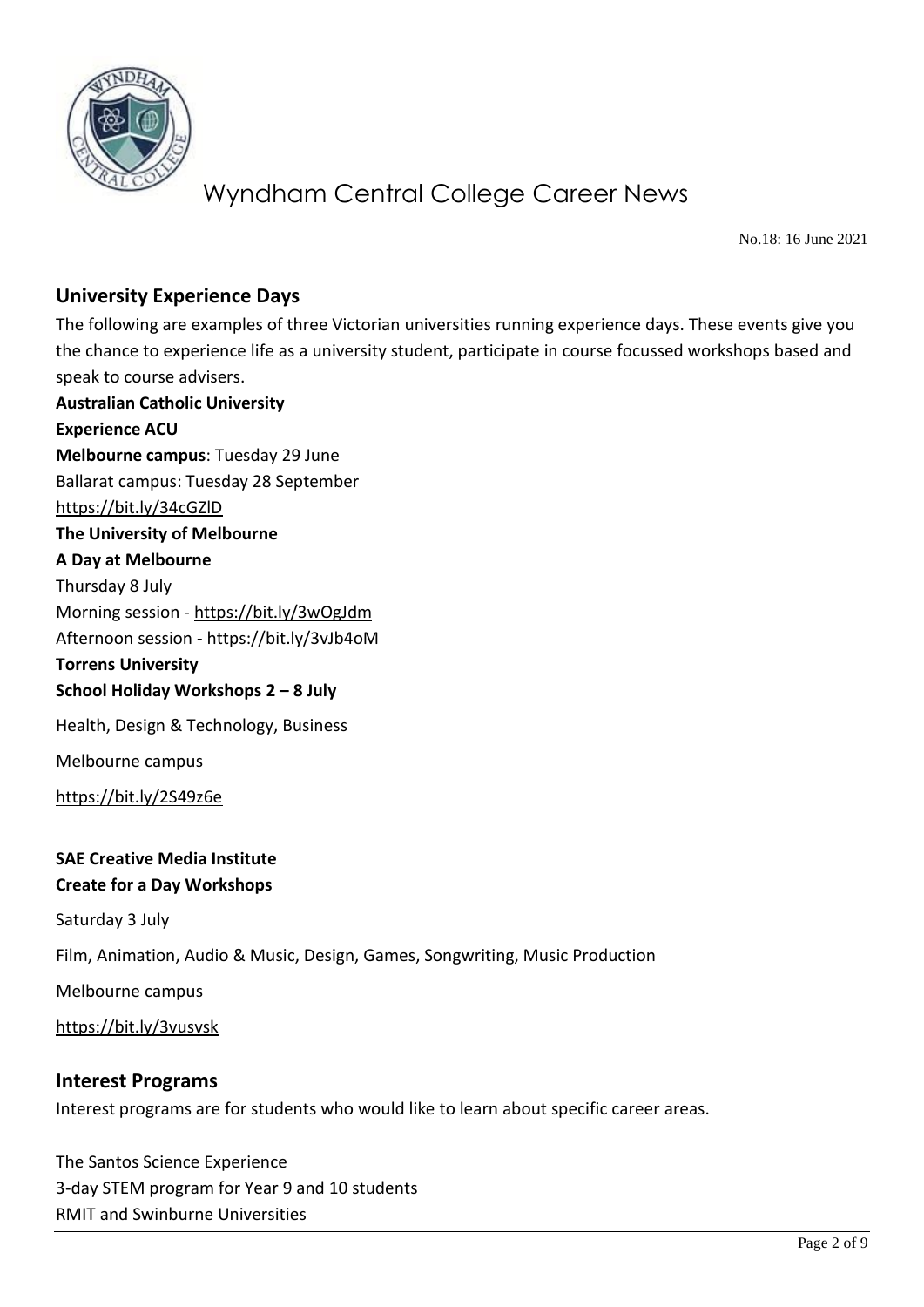

No.18: 16 June 2021

[www.scienceexperience.com.au](http://www.scienceexperience.com.au/)

### **Do it with DATA: Tackling Climate Change**

For Year 12 students interested in learning how the power of information can be harnessed to reverse climate change and champion a healthier world.

Tuesday 29 June Monash Clayton campus <https://bit.ly/3wt83cn>

#### **Discover Business**

For Year 11 and 12 students interested in learning about Monash University business and commerce courses. Wednesday 7 July **Monash Caulfield Campus** <https://bit.ly/3bUGp06>

### **Information Session Endeavour College of Natural Health** For students interested in exploring natural health courses at the College Wednesday 30 June (online) [www.endeavour.edu.au](http://www.endeavour.edu.au/)

## **Open Days**

If you are considering studying at TAFE or university after school, it is crucial that you participate in Open Days.

Throughout the year, vocational and tertiary institutions showcase their courses, accommodation, scholarships, pathway courses, student services and their 'point of difference' Open days are held on campus, virtually, or a combination of both. At an Open Day, you will be able to:

**Learn about courses and career options**

**Compare the course area you**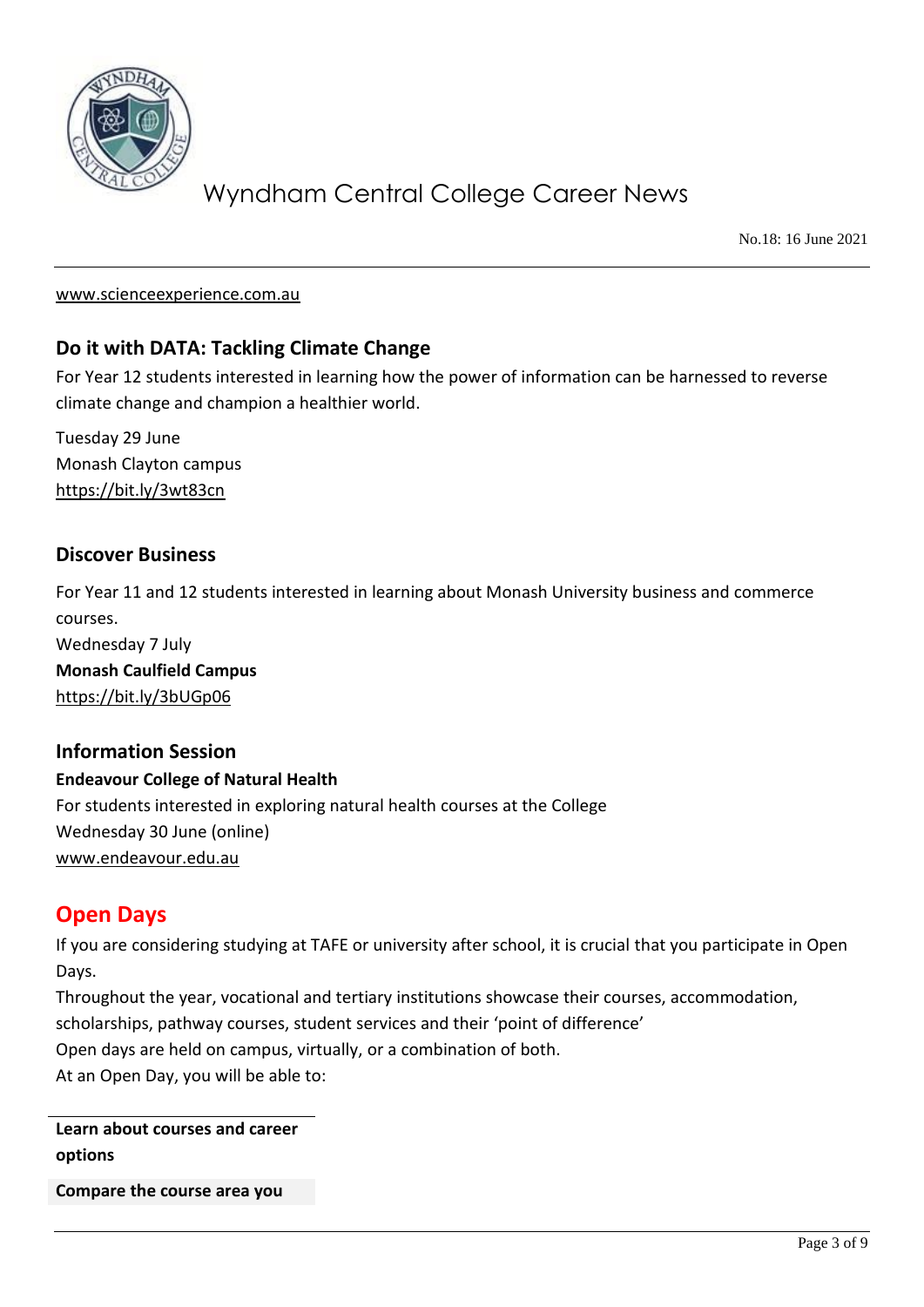

No.18: 16 June 2021

**are interested in at different institutions**

**Learn about sports and societies you can join and be active in**

**Get course advice and guidance**

**Speak to student ambassadors and lecturers about the courses or careers you are interested in**

**Attend information sessions and workshops**

If the open day is on campus, you will be able to do the above plus the following:

**Undertake campus and accommodation tours led by current students Watch live demonstrations**

**Listen to bands, eat lots of food, participate in activities and have fun!**

Don't just pick a course at an institution without visiting the campus – you potentially will be spending several years studying there and spending tens of thousands of dollars on your course and accommodation.

It's worth making the effort.

My Career Match has developed a fantastic guide to assist you to get the most out of open days and Career Expos. You can access the article at this link - <https://bit.ly/2JgflLb>

This year the majority of Victorian universities will run a combination of on-campus and virtual open days. The following are examples of universities who have confirmed dates:

**La Trobe University**

[www.latrobe.edu.au/openday](http://www.latrobe.edu.au/openday)

#### **RMIT University**

[www.rmit.edu.au/openday](http://www.rmit.edu.au/openday)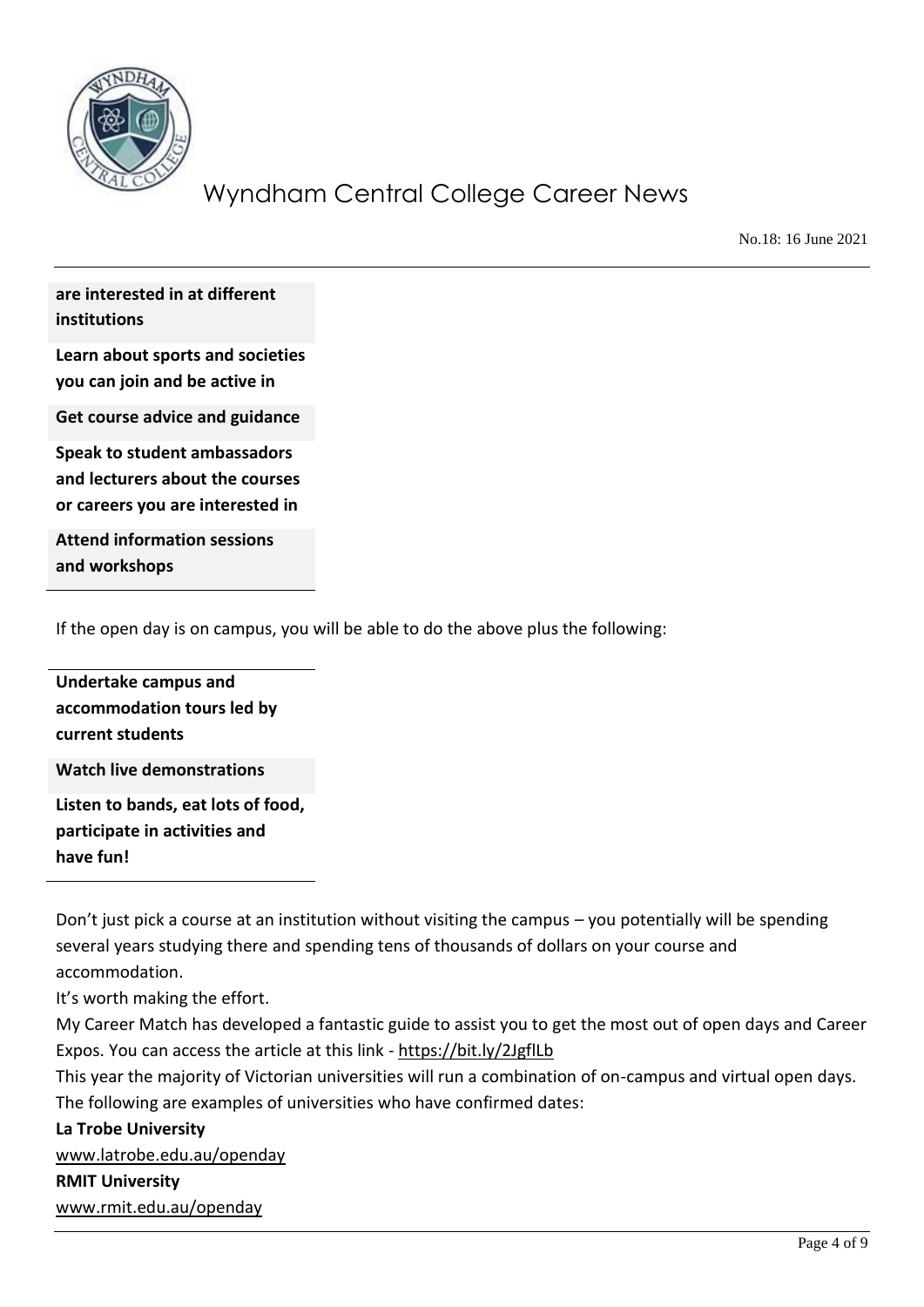

No.18: 16 June 2021

**Swinburne University of Technology** [www.swinburne.edu.au/openday/](http://www.swinburne.edu.au/openday/) **Federation University** <https://bit.ly/31bhBul> **Deakin University** <https://openday.deakin.edu.au/> **The University of Melbourne** <https://study.unimelb.edu.au/openday> **Monash University** [www.monash.edu/open-day](http://www.monash.edu/open-day) **Australian Catholic University** <https://openday.acu.edu.au/>

## **Skills Spiderweb**

Try out the Job Outlook Skills Spiderweb! Different jobs need different skills. The Skills Spiderweb shows 12 skills that are common across many jobs.

The size of the web shows the level of skill or expertise workers usually need to perform well in their job. The larger the web the higher the skill level. You can use the Skills Spiderweb to:

- Learn about the skills needed for jobs that interest you
- Get a sense for the skills you might have built from your past jobs

You can access the Skills Spiderweb via<https://tabsoft.co/3q04ic9>

## **Employment Resources**

#### **Do you need a Tax File Number (TFN)?**

If you are planning to get a job or if you would like to study at university or TAFE next year, you will need a TFN. You will need to apply for a TFN – these aren't issued automatically. To start the application process, go to<http://bit.ly/2aLCSjJ>

#### **Find out about your rights at work**

**Learn about your rights, responsibilities, how to resolve issues in the workplace and rules about unpaid work**,<https://bit.ly/1Svl7DP>

**Learn about safety in the workplace**:

**Your rights and responsibilities** - <https://bit.ly/2K2AYPK>

**How to stay safe** - <https://bit.ly/2VA24j5>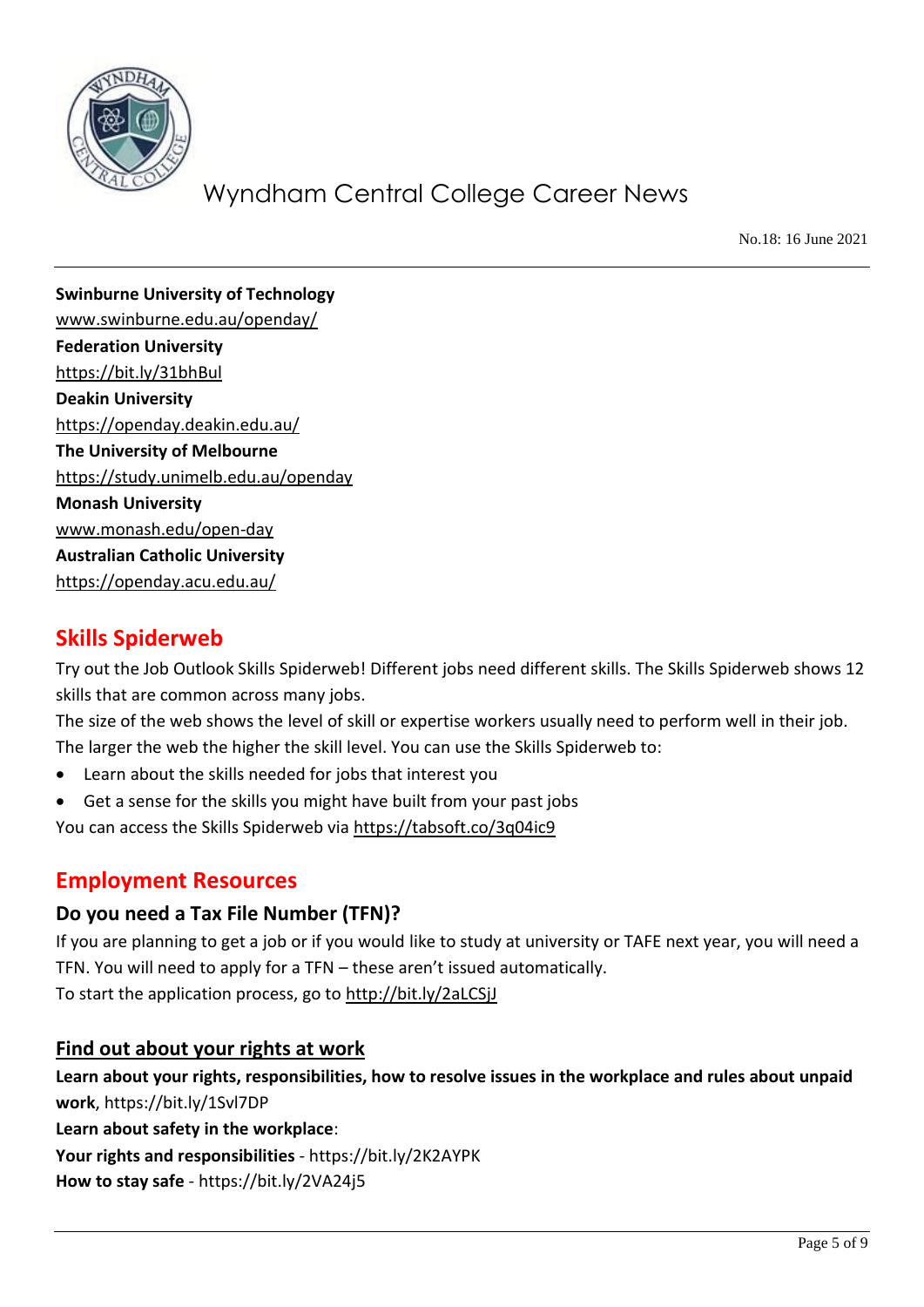

No.18: 16 June 2021

## **Competitions**

### **Creative Arts**

Bright Awards – run by Billy Blue College of Design at Torrens University. Entries are now open for students in years 10-12 and their school to win monetary prizes to help kick start creative dreams. Applications close 15 November,<https://bit.ly/3xm8Z2x>

#### **Film + Japanese**

Video Matsuri Contest. You will produce a short film that includes the Japanese language. Applications close 1 September,<https://bit.ly/2BaMqWY>

#### **Science Writing**

UNSW Bragg Student Prize for Science Writing. For students in Years 7 – 10. Applicants will write a short essay on 'STEM in everyday life'. Recipients can win a fantastic set of prizes, including publication in Australia's top science websites. Applications close 27 August, <https://bit.ly/3eZJ8VJ>

#### **Wildlife Photography**

2021 Crikey! Magazine Photography Competition. This is a partnership between Crikey! Magazine and the Australia Zoo. Applications close 31 August,<https://bit.ly/2ACCKV2>

## **Upcoming Career Events**

#### **Monash University – Inside Monash**

Monash University is running the following virtual sessions for prospective students in July. For information and to register visit [www.monash.edu/inside-monash](http://www.monash.edu/inside-monash)

- 21 Information Technology
- 22 Introduction to Law
- TBC Humanities, Arts, Social Sciences

You can watch recorded seminars from past events via [www.monash.edu/inside-monash](http://www.monash.edu/inside-monash)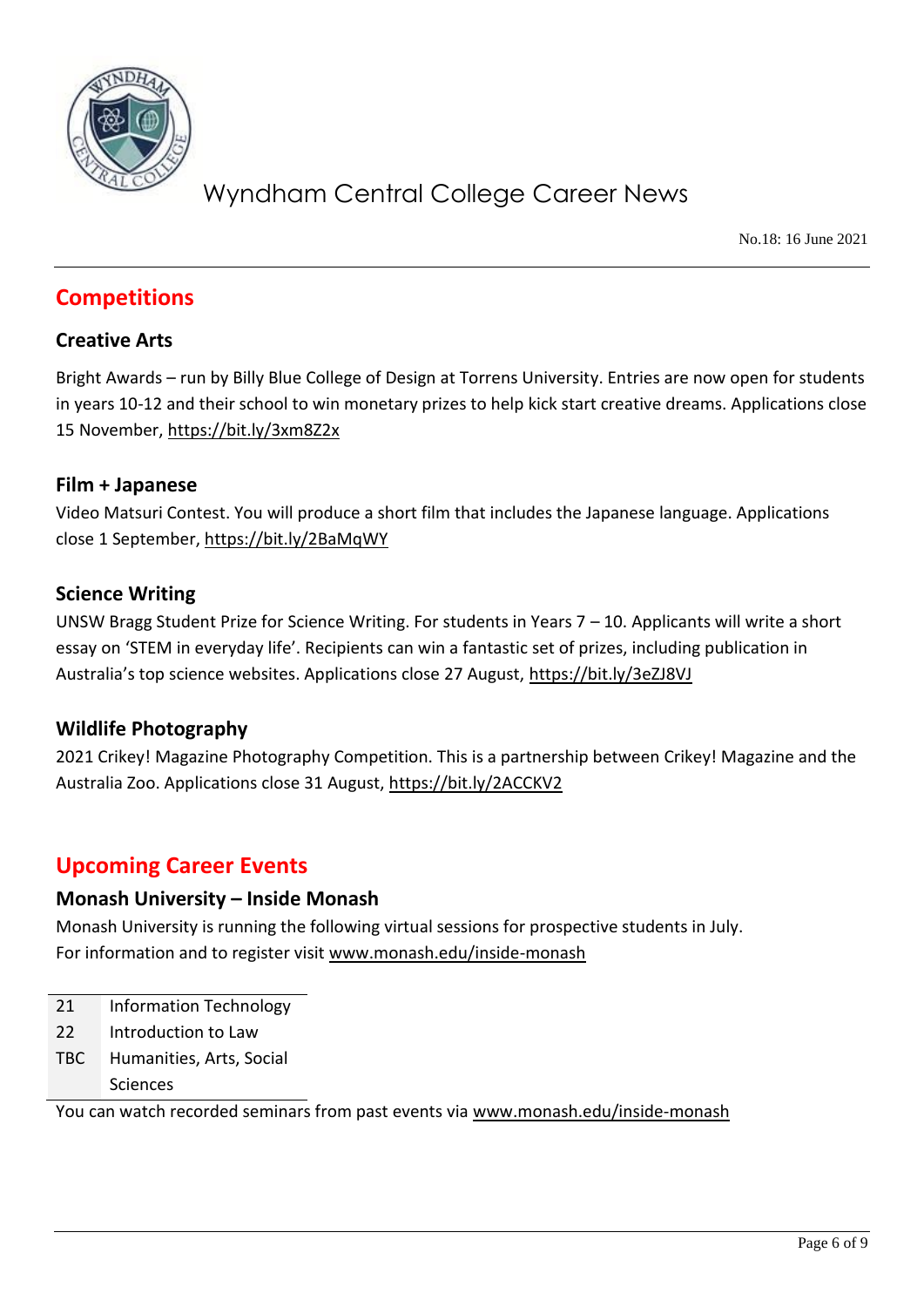

No.18: 16 June 2021

### **Monash University – Information Evenings**

Monash University is running the following course information sessions for prospective students in July. For information and to register visit [www.monash.edu/information-evenings](http://www.monash.edu/information-evenings)

- 13 STEM
- 20 Health
- 27 Business with a global
	- perspective

#### **Western Victorian Careers Expo**

This event will be run online and there is a huge range of exhibitors that students and families can connect with.

Whilst this event is targeted to students in Western Victoria, all prospective students are welcome to participate.

Date: Tuesday 22 June, 9.30am – 3pm. Information and RSVP:<https://bit.ly/3fuUdhR>

### **Virtual Careers Expo 2021**

Connecting students to more than 50 tertiary providers including Torrens University Australia, Virtual Careers Expo provides a wealth of information on course offerings, study options and career outcomes. Students from anywhere in the country can log in to explore virtual expo halls, tune in to seminars and presentations, download course guides, take virtual campus tours and connect with staff and students. Date: 16 July 2021

Information and RSVP:<https://bit.ly/3ffrPSS>

#### **Deakin University**

#### **Discover Deakin**

Deakin is hosting the following online seminar for prospective students in June:

22 Information Technology

Information - <https://bit.ly/2Phjwfa>

#### **Accommodation**

Find out about accommodation at Deakin University by tuning into an online webinar during July, <https://bit.ly/2RRPCj2>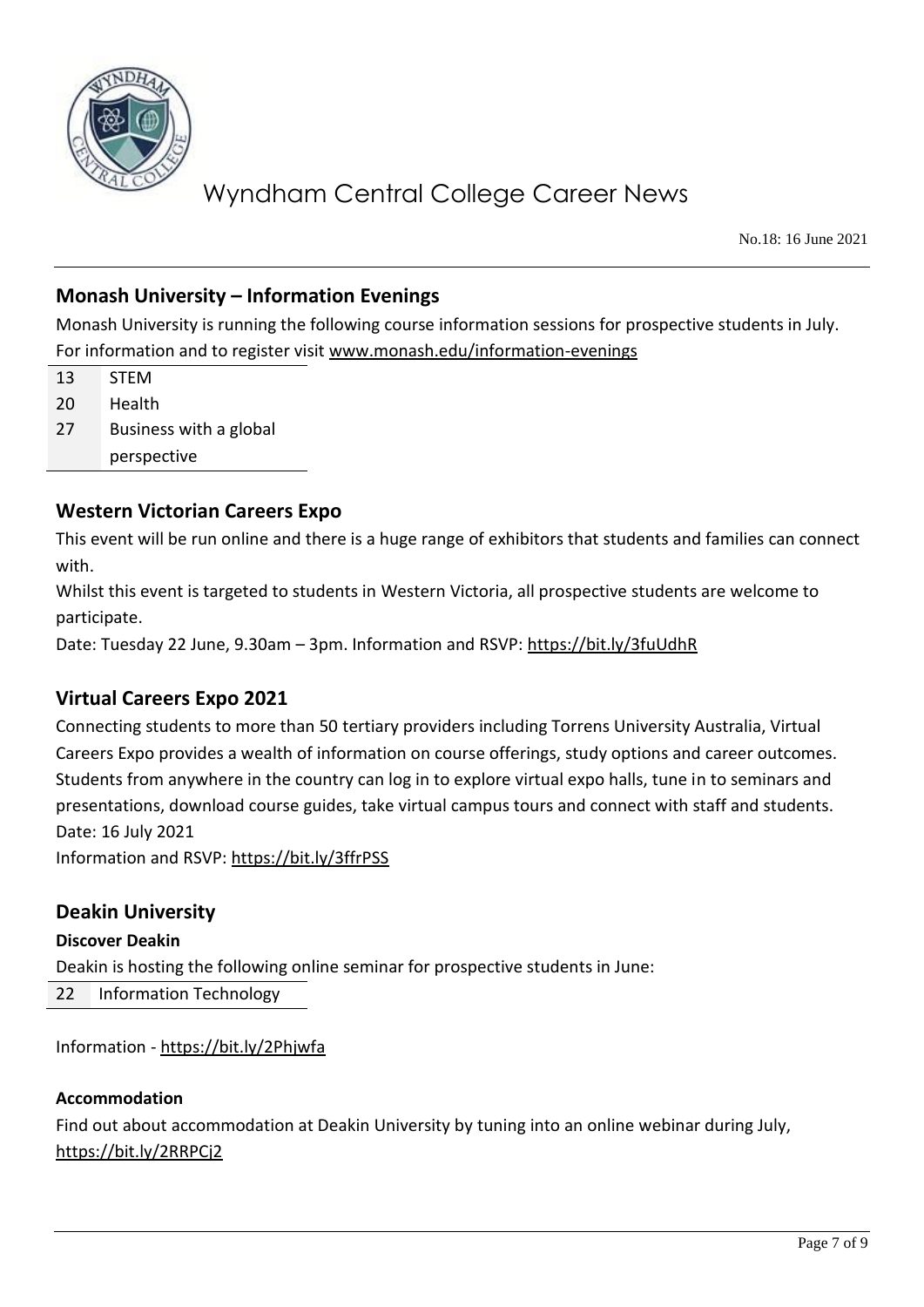

No.18: 16 June 2021

### **Victoria University – Undergraduate Webinar Series**

Victoria University is running a series of information evenings for prospective students focussed on courses and study areas in June.

- 17 Sport, Exercise Science, Outdoor Leadership
- 22 Business
- 23 Tourism, Hospitality, Event Management
- 24 Nutrition

For information and to register visit<https://study.vu.edu.au/ug-webinar-series>

### **Endeavour College of Natural Health**

Endeavour College is located in Melbourne and offers courses in the following study areas:

- **Acupuncture**
- Myotherapy
- Naturopathy
- Nutritional and Dietetic Medicine
- Complementary Medicine.

The College is an onsite open day for prospective students on Saturday 19 June For information and to RSVP, visit [www.endeavour.edu.au](http://www.endeavour.edu.au/)

#### **RMIT University – Discover What's Next**

RMIT University is running the following online information sessions for prospective students in June and July.

These are events not to be missed as you will receive up to date information for the 2022 intake and you will have the opportunity to ask questions about courses.

#### **June**

- 17 Health Science
- 22 Information Technology
- 24 Education

#### **July**

- 3 Building
- 15 Property